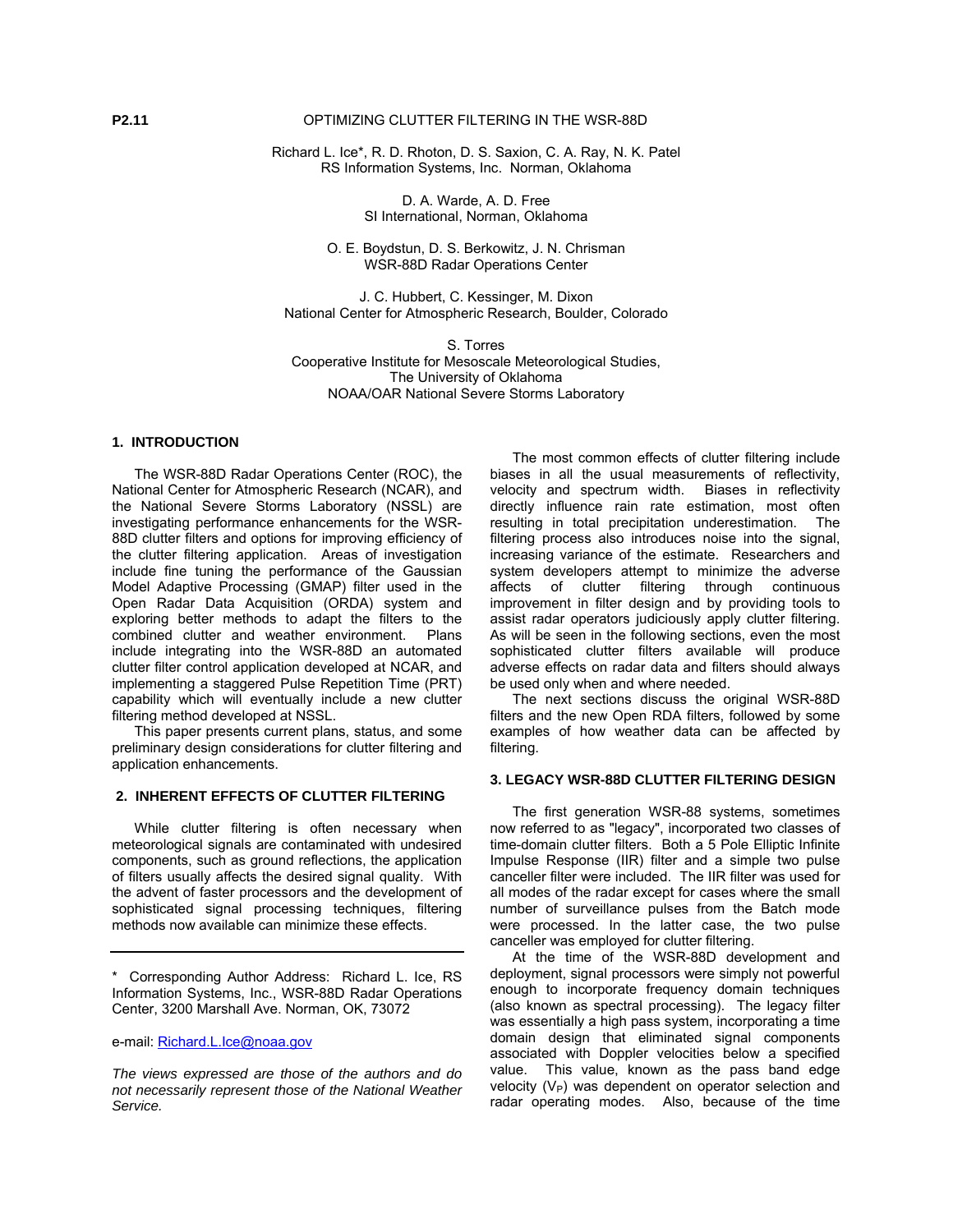domain nature of the filter, it had several undesirable characteristics. The filter processing loop needed to be initialized when system operational modes changed (e.g. with a change in PRT) and it exhibited problematic transient characteristics (e.g. data smearing in areas with high reflectivity gradients). A full description of the legacy WSR-88D filter is documented in an Operational Support Facility (OSF) report (Sirmans, 1992) available from the ROC.

An especially undesirable characteristic of the legacy IIR filter was that it introduced significant levels of negative bias in the reflectivity estimates which resulted in severe underestimation. Figure 1, adapted from the OSF report, shows the magnitude of the bias for the surveillance mode as a function of signal spectrum width and the amount of suppression selected by the operator. Increasing selected suppression level results in a larger pass band edge velocity.



elevation) using Volume Coverage Pattern (VCP) number 12. Note the loss of reflectivity data in (a) for regions corresponding to the zero isodop as seen in (b). This is seen in the dark region centered on the radar with the characteristic "butterfly wing" shape that continues outward following the corresponding zero velocity region.



(a) Reflectivity 2.4 °



(b) Velocity 2.4 °

### **Figure 2 - Legacy Filtered Data**

### **4. OPEN RDA CLUTTER FILTERING DESIGN**

The ORDA upgrade, which includes a new digital receiver, signal processor, and control computer, makes real-time frequency spectral processing techniques possible. The ORDA uses a particular type of spectral clutter filter, the GMAP filter developed by SIGMET (Passarelli and Siggia, 2004). This filter has been validated by the ROC for use in the ORDA (Ice et. al, 2004, 2005). Early experiences with the GMAP filter and ORDA clutter filtering and censoring indicate improved performance over the legacy filter (Chrisman and Ray, 2005). Figure 3 depicts the basic concepts of the GMAP clutter filter.

This example is for a spectrum obtained with 17 time series samples. This produces a symmetric set of

# **Figure 1 – Legacy Clutter Filter Reflectivity Bias**

The curves in Figure 1 represent the bias of the legacy filter for the three operator selected levels of suppression as indicated in the labels on the left of the graph (Low-L, Medium-M, High-H). The bias is for a zero mean velocity weather signal calculated as a function of signal spectrum width. As seen, for the high suppression setting, bias exceeds 2 dB for signals with spectrum widths less than about 4.0 m/s. The bias can exceed 10 dB for very narrow width signals.

Figure 2 is an example of the bias induced in reflectivity estimates by the legacy clutter filter (a) along with the corresponding velocity image (b). This data is from a Great Plains region radar system showing the bias effects on a stratiform rain case (2.4 degree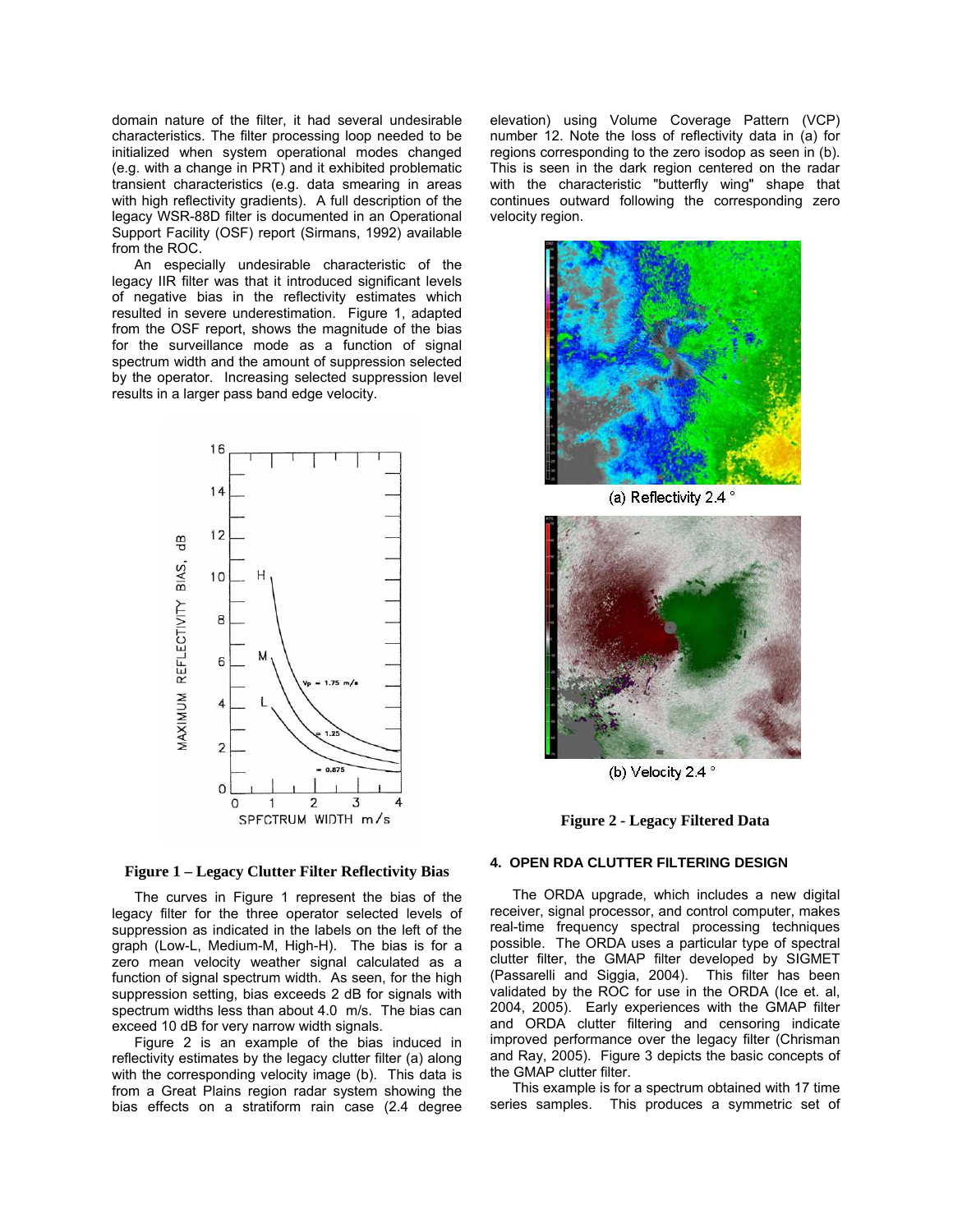spectral coefficients about the zero frequency/velocity point and approximates the WSR-88D Surveillance mode for typical volume coverage patterns.

Panel (a) shows the basic combined weather and clutter spectrum. Components associated with clutter are indicated by the red arrows while components associated with weather are represented by the green arrows. The clutter components are centered about zero, as expected. The weather components have a positive mean value at about the halfway point in the Nyquist interval between zero velocity and the positive unambiguous velocity  $(+V_a)$ . In the clutter region, the clutter and weather signal component powers add, indicated by the weather components sitting atop the clutter components. If left unfiltered, the moment estimates made from this spectrum would have a large positive bias in reflectivity and a bias towards zero for the velocity estimate. Also, the spectrum width estimate would exhibit a large positive bias.

Panel (b) depicts the first step in the GMAP process. Using a supplied clutter spectrum width value, the algorithm fits a Gaussian curve to the coefficients centered about the zero velocity point. The amplitude of the curve is a function of the power contributed by the clutter and weather coefficients. The standard deviation of the fitted Gaussian is determined by the supplied clutter spectrum width seed value  $(\sigma_c)$ . The algorithm will remove all components contained within this curve that are above the system noise level. Note that as the value of  $σ<sub>c</sub>$  increases, more coefficients will be removed by GMAP. For this example, all five combined clutter/weather components fall within the fitted curve.



**Figure 3 - GMAP Filtering Concept**

Panel (c) shows the elements of the weather signal spectrum remaining after the components associated with clutter have been removed. Note that this point in the process roughly corresponds to the legacy filtering process. At this point the legacy filtering process would be finished and the moments would be estimated from the time domain signals associated with the significantly altered spectrum. However, GMAP continues on with an attempt to rebuild the lost weather spectrum components. The algorithm iteratively fits a Gaussian curve using the remaining spectral components,

represented by the dashed blue line in panel (c). (Note: the clutter Gaussian fit is also shown for reference). The resulting Gaussian function fit to the weather allows GMAP to compute the magnitudes and spectral locations of the restored weather components. Panel (d) shows that, for this case, two components are restored to the spectrum.

Note that the restored spectrum does not exactly replicate the original elements associated with the weather signal. Therefore, GMAP filtering also introduces some biases into the estimates. However, GMAP should have less of a detrimental effect on the moment estimates than the legacy filters. The spectrum in (d) will produce a more accurate estimate than the spectrum in (c), which would be closer to the legacy IIR filter performance.

The GMAP process is limited to a clutter suppression level of around 55 dB, depending on the level of phase noise within a particular radar. This more than exceeds WSR-88D requirements (Ice et. al., 2005), but does not remove some very strong clutter targets which can reach 80 dBz. The ORDA incorporates additional clutter residue censoring in a manner similar to that of the legacy system (Free and Patel, 2005). The system adjusts the signal threshold levels upwards when the amount of removed clutter power exceeds a specified level. The result is, for areas of very strong clutter, all of the power will be removed by the censoring action of the system. The ORDA has fewer of these cases because GMAP rebuilds a portion of the weather signal.

### **5. ANALYSIS OF GMAP PERFORMANCE**

The WSR-88D Data Quality Team is an interdisciplinary group with members from the ROC, the NWS Warning Decision Training Branch, and NSSL. This group continuously monitors ORDA data quality. The team examined products from nearly every ORDA system as the retrofits took place. Early results with the ORDA have proven to be generally acceptable, but with a few areas for improvement noted. This initial analysis has resulted in two near-term enhancements that will be incorporated in ORDA Software Build 9.0 in mid 2007. These are discussed in the next section.

Very early in the ORDA deployment, operators at a site in the southeast noted significant losses in reflectivity along the zero isodop for a mild stratiform rain case. The site reported this to the WSR-88D Hotline and on-duty meteorologists assisted the site with clutter filter management. The Hotline representatives identified the use of the "All-bins" clutter filtering option as a contributing cause of the excessive losses. In the All-bins mode, clutter filtering is applied to every moment estimate. The Hotline instructed the site to invoke their currently available bypass map instead of using the All-bins mode. The site did so, resulting in recovery of additional reflectivity estimates. The site also collected data for a volume scan with no filtering applied.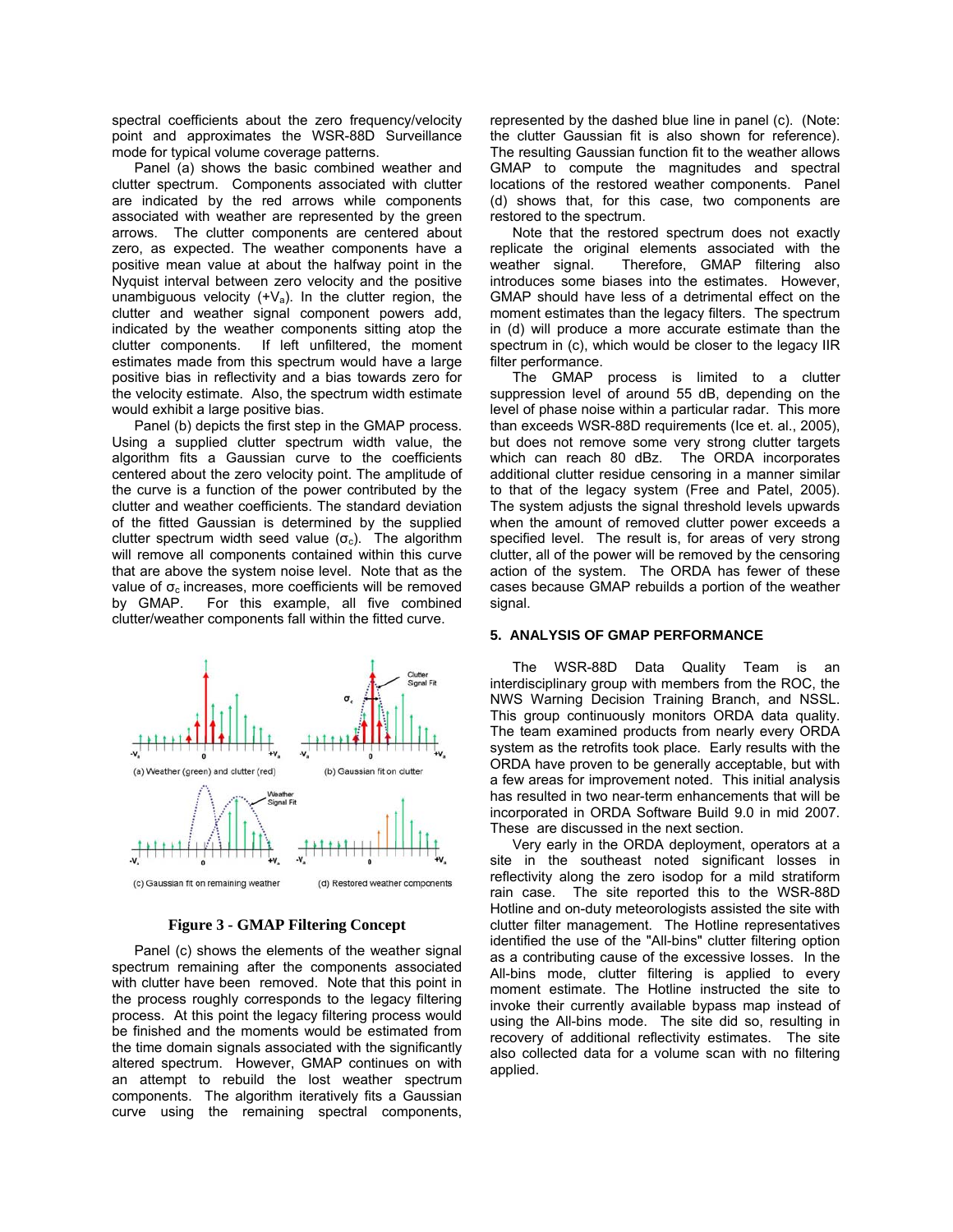Figure 4 shows the reflectivity and velocity images for the three clutter filtering options: all-bins filtering, bypass map filtering, and no filtering.



(a) All Bins Filtering



(b) Bypass Map



(c) No Filtering

### **Figure 4 - GMAP Filtering on Stratiform Rain**

In Figure 4, reflectivity is on the left and the corresponding velocity is on the right. Note that in the all-bins mode (a), there is a fairly large area of reflectivity data loss along a north south line which intersects the radar location. When the site switched to the bypass map (b), a large portion of this data loss was restored. Finally in (c) the site turned off all clutter filtering resulting in restoration of most of the weather signal. This data set is for the 1.5 degree elevation tilt and it can be seen from (c) that there is very little clutter contamination. In the corresponding velocity images, we see that the data losses lie along the area of zero velocity intersecting the site location (zero isodop). In (c), a small amount of bias towards zero is seen near the radar because the weather is mixed with the unfiltered clutter.

This was, in fact, an extreme case with large regions of low velocity near the radar with corresponding low values of spectrum width. This is the worst case for the application of clutter filtering. Even the best filters will have problems separating weather from clutter when the mean velocities are low, power is relatively weak, and spectrum widths are narrow.

The default value for the GMAP clutter spectrum width  $(\sigma_c)$  was identified as the probable source of the

excessive data loss. The initial deployment of ORDA used a value of 0.7 m/s for the GMAP clutter width parameter. The ORDA development team originally selected this value to attain sufficient levels of suppression. However, if the value of  $\sigma_c$  is too large, a significant number of coefficients are removed and GMAP can have difficulty rebuilding the weather signal spectrum. This appeared to have been the case for this particular stratiform rain event.

The ROC engineering team obtained Level 1 data from the ROC's test bed radar for a light stratiform rain case that occurred in central Oklahoma on December 17, 2005. The team then processed this data set using a laboratory replay capability with a number of different clutter filter settings. Variable parameters included the value of  $\sigma_c$  and the selection of time series data windowing function. Results for two of the cases replayed are shown in Figure 5.



(a)  $σ<sub>c</sub> = 0.7$  m/s



(b)  $σ_c = 0.4$  m/s

#### **Figure 5 - GMAP Clutter Spectrum Width Test**

Figure 5 (a) shows a reflectivity image for the 1.5 degree elevation scan using the ORDA default value of 0.7 m/s for  $\sigma_c$ . The rain was very light for this collection event. An area of data loss near the radar can be seen in the form of the familiar "butterfly" pattern which corresponds to the regions of zero velocity. The narrow region of loss to the north east is due to a water tower. Figure 5 (b) shows the same data, but re-processed with a value of 0.4 m/s for  $\sigma_c$ . Note that much of the lost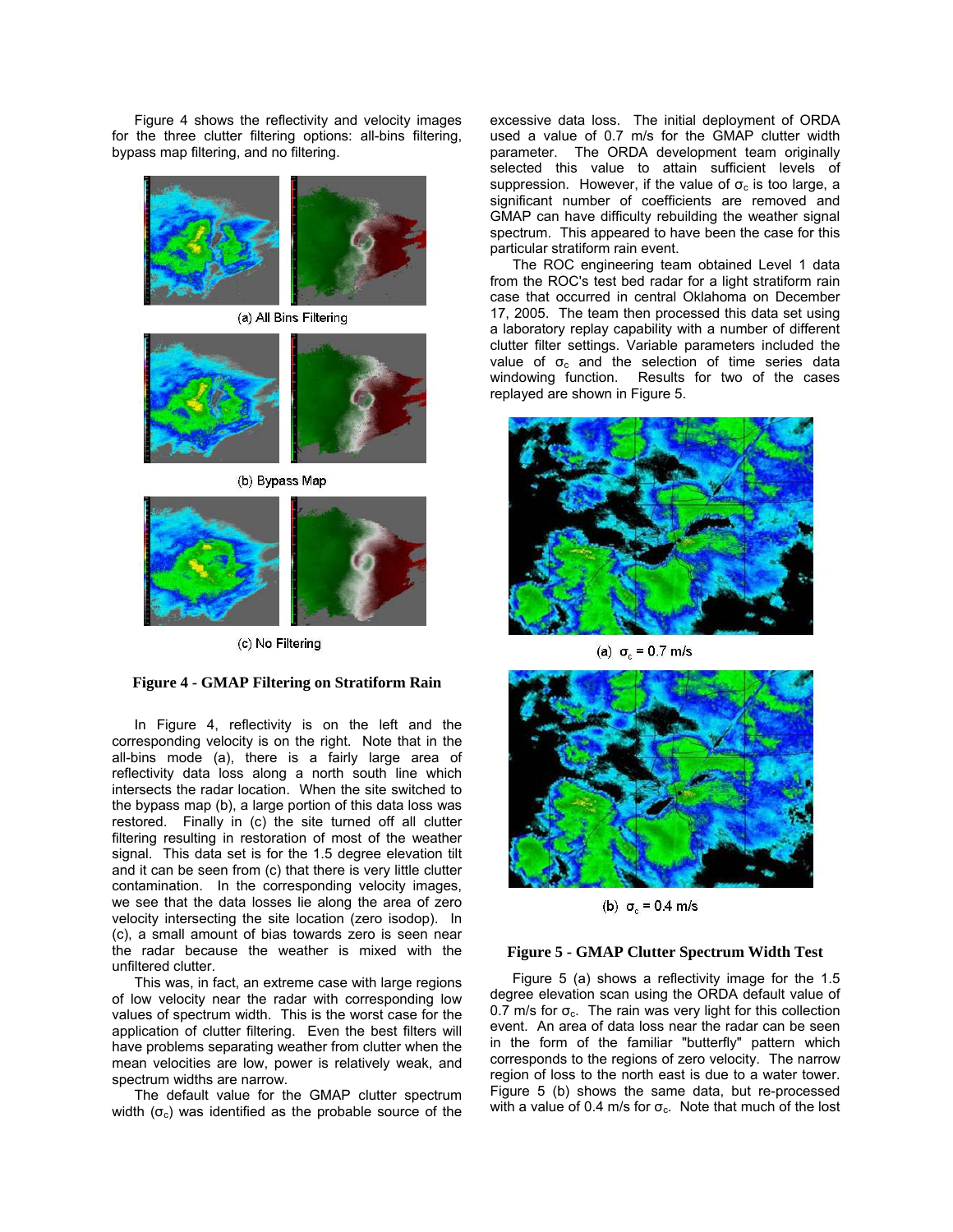data has been restored by reducing the GMAP clutter spectrum width value.

The team then conducted extended simulations on the behavior of GMAP as a function of the clutter spectrum width value. These simulations augmented an earlier analysis (Ice et. al., 2005) by producing bias estimates for an increased range of GMAP clutter spectrum width values. Results are shown in Figure 6.



**Figure 6 - GMAP Reflectivity Bias**

The curves indicated in color correspond to different values of  $\sigma_c$  and show the amount of reflectivity bias induced by the filter as a function of weather signal spectrum width for a zero velocity weather signal. The solid curves are for values of  $\sigma_c$  from 0.2 to 0.8 m/s. For reference, the legacy data of Figure 1 is included (dashed blue lines). The bias is nearly the same for values of  $\sigma_c$  between 0.2 and 0.4 m/s. The bias data shows that the clutter width value does not greatly affect the bias as long as it is below about 0.5 m/s. Above this value, non-linear increases in the bias occur. Note that this simulation was for a worst case surveillance scan with only 16 components in the signal spectrum. This can occur in the Contiguous Surveillance scan of VCP 11. For these parameters, values of  $\sigma_c$  above 0.5 m/s cause removal of too many signal components for GMAP to properly perform the Gaussian reconstruction of the weather signal.

Another aspect of GMAP performance is related to the selection of time series data windowing function. The basic GMAP function, as provided by Sigmet, can make use of a number of data window types, and includes an adaptive feature that automatically selects an appropriate window based on the clutter and signal characteristics. The ROC engineering team that conducted the first evaluation of GMAP determined that the Blackman window was needed in order to attain sufficient clutter suppression levels for very strong targets (Ice et. al. 2004). Consequently, this is the default window used in the ORDA for clutter filtering. The Blackman is a very aggressive window which increases the variance of the estimates. The team would have preferred to make use of the adaptive mode which selects less aggressive windowing when possible,

but this feature does not work reliably. Even though the adaptive window is not currently used by ORDA, the engineering team ran cases using the adaptive window feature for several values of GMAP clutter spectrum width. Using the same data case and clutter width value as in Figure 5(b), Figure 7 shows a comparison of the same case for both Blackman (a) and Adaptive (b) window selections.

As can be seen in the images, the Adaptive window allows for additional data recovery, showing it may be desirable to activate this feature. However, GMAP does not always select the correct window for the clutter and weather situation, in some cases resulting in less effective suppression. The algorithm for selecting the window considers the amount of power removed by the GMAP filter as an indication of clutter strength, which determines the appropriate window. Because GMAP attempts to replace the lost weather components, the total power removed is not always a good indicator of clutter power within a bin. This process is suspected to be the reason GMAP does not always select the correct data window when the Adaptive feature is selected. For this reason, the ORDA will continue to use the Blackman window as the default for clutter filtering.



(a) Blackman Window



(b) Adaptive Window

**Figure 7 - Blackman vs. Adaptive Window**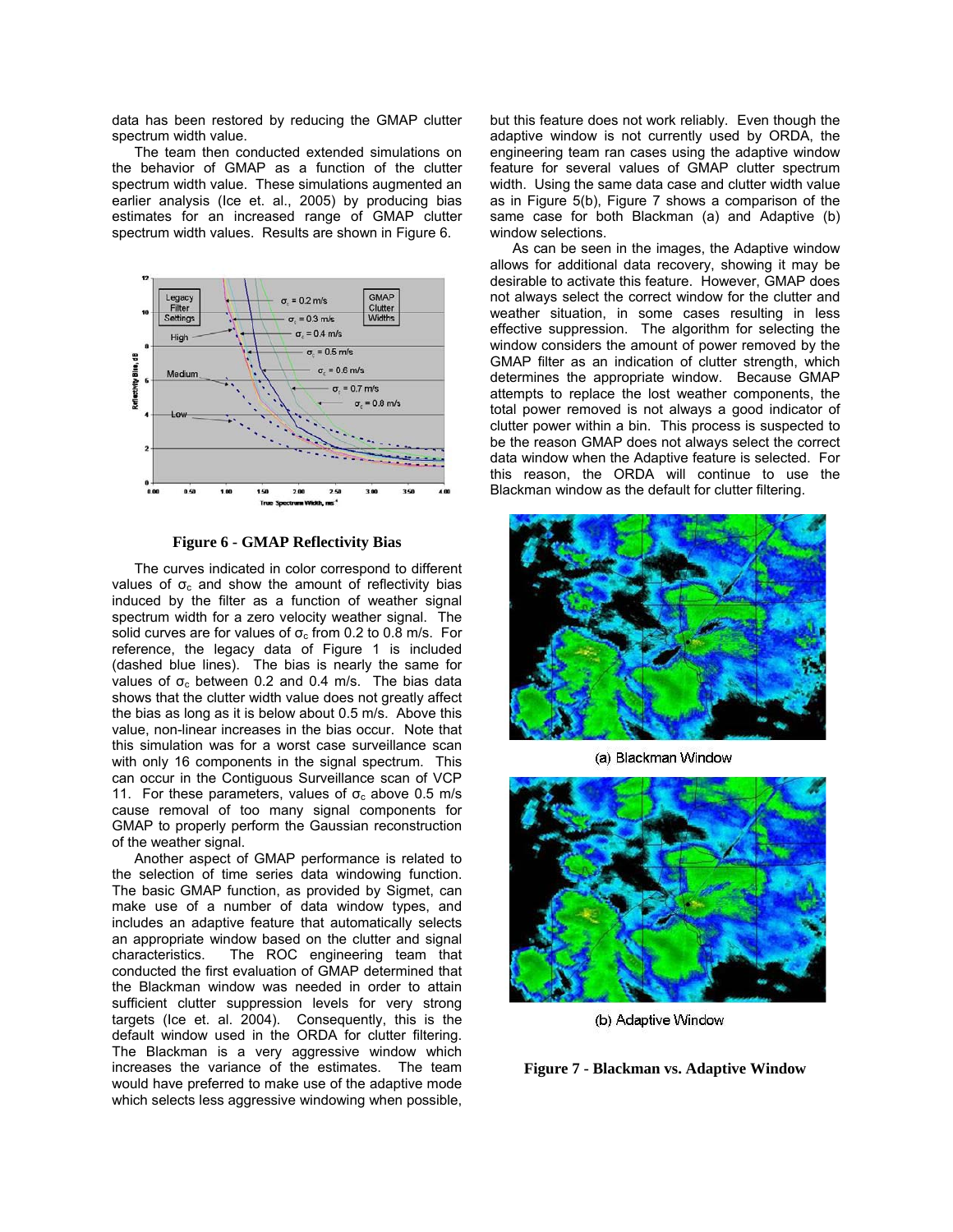



Reflectivity 4.0 Degree (Batch)



Velocity 0.5 Degree (Split Cut)



Velocity 4.0 Degree (Batch)

**Figure 8 - Lower and Upper Segment Filtering**

#### **6. ANALYSIS AND IDENTIFIED IMPROVEMENTS**

The ROC continually monitors the quality of WSR-88D data and works to provide continuous performance improvements. While ORDA and GMAP continue to meet system specifications and generally perform better than the legacy system, improvements are possible. As a result of the GMAP clutter spectrum width parameter investigation, ROC engineers submitted a configuration change request to lower the value of  $\sigma_c$  to 0.4 m/s. This change will be incorporated in ORDA software Build 9.0 scheduled for deployment in mid 2007. The ROC test bed has been operating with this value through most of 2006. Performance in light precipitation has been improved and no adverse effects on clutter suppression have been observed.

The ROC team evaluated several other interesting cases related to clutter filter management, resulting in a second recommendation for enhancing the generation and application of clutter maps. Analysis of the following cases led to this recommendation.

In one example, a site in the upper mid-west contacted the WSR-88D Hotline because the radar was not exhibiting good continuity in reflectivity values as a function of elevation. For the case in question, reflectivity that was present in lower elevations essentially disappeared at the mid level elevations. The Hotline passed the issue on to ROC Engineering with a

request to analyze this, and other cases, where reflectivity discontinuities were occurring as a function of elevation. Engineers obtained Level 2 data for the case in question from the National Climatic Data Center (NCDC) and conducted an analysis. Figure 8 shows data used in part of the analysis.

The upper two panels of Figure 8 show the reflectivity and velocity for a portion of the data set from the lowest elevation scan. This is the 0.5 degree (split cut) data. A strong storm is observed with a corresponding inbound velocity field. Note that there are some areas of missing data in the weak reflectivity areas to the east corresponding to the application of clutter filtering via the bypass map. These missing regions to the east appear as random holes in the fields and correspond to areas of low velocity and weak signal processed by the clutter filter as selected by the site clutter map. Note that in the area of the storm with strong reflectivity, there are no missing bins because those bins contain signal with relatively high velocities.

The lower two panels show the reflectivity and velocity for the 4.0 degree elevation which is a Batch Mode tilt for this VCP. The problem that prompted the site to contact the ROC is obvious. There are a number of missing bins in both the reflectivity and the velocity images. These missing bins correspond to areas where the site clutter map has controlled the application of GMAP filtering in the upper segment. From the velocity image, engineers noted that the missing bins also have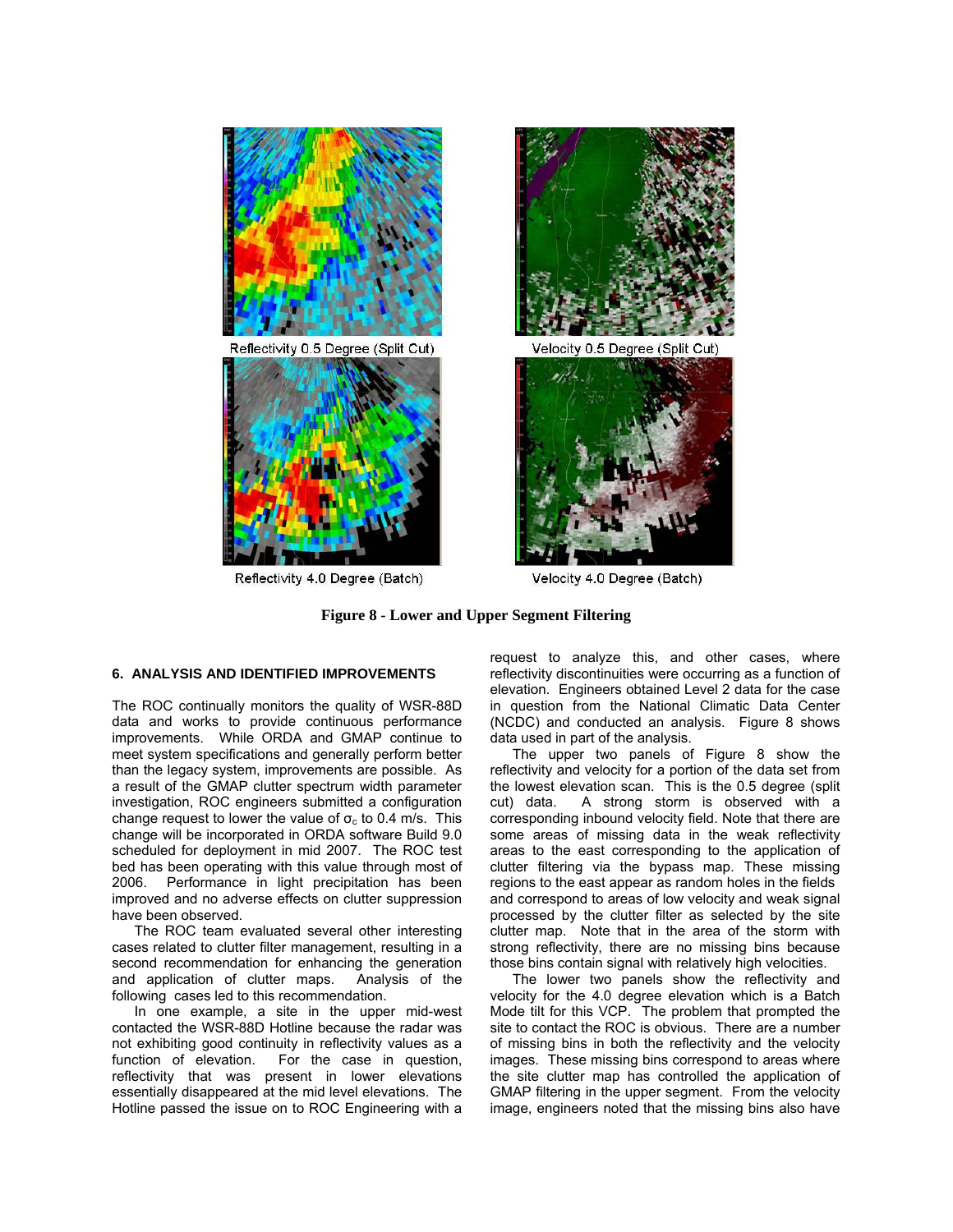correspondingly low velocities which results in excessive data loss from the filtering process. Analysts also noted that at 4.0 degrees, this particular site should not have significant clutter. Filtering is occurring at these elevations because the map for the second elevation segment is generated at a lower elevation and then applied to all elevations above.

With the initial ORDA deployment, only two elevation segments are available, duplicating legacy functionality. Segment 1 controls filter application for the lowest elevation angles using the split cuts (at or below 1.65 degrees) while Segment 2 controls filter application for the Batch and Contiguous Doppler cuts (above 1.65 degrees). This approach results in application of clutter filtering at all higher elevations based on the existence of clutter at the lowest elevations, resulting in excessive filtering application at higher tilts. This problem is not unique to ORDA since the design follows the legacy philosophy.

Another interesting case occurred at a mid west site that provided another lesson in managing clutter filtering. This site also noticed significant reflectivity discontinuities between lower elevations and the midlevel elevation scans and contacted the ROC. Figure 9 is representative of the initially-observed issue.

In this case, strong reflectivity is observed at the 1.3 degree elevation cut of the VCP 12 pattern (panel (a) in Figure 9). The reflectivity values drop dramatically for the next highest elevation cut at 1.8 degrees (panel (c) in Figure 9). This discontinuity does not appear natural. At first analysts suspected a flaw in the ORDA Batch Mode clutter filtering process.

However, close examination of the velocity images associated with these scans provides a clue to the problem. Note that in panel (b) of Figure 9 there are a significant number of velocity estimates biased toward zero. This usually indicates the presence of ground clutter. At the same time, the number of near zero estimates drops significantly at 1.8 degrees, as shown in the data of panel (d). Analysts began to suspect that full clutter filtering was not being applied in the lower segment, while it was applied in the upper cut. Figure 10 sheds more light on the situation.

In Figure 10, reflectivity and velocity images are shown for two different times. In the upper two panels (00:34:42UTC), the reflectivity and velocity images contain a significant amount of AP clutter, as evidenced by the texture of the reflectivity and the predominant bias to zero in the velocity estimates to the north and east of the radar. It appears the passage of the boundary seen to the south and south west has created AP conditions behind it.

At the next VCP (00:38:58UTC) the site correctly applied all-bins filtering to clear up the AP clutter (lower two panes of Figure 10). Note that the AP clutter is removed and that the strong reflectivity values in the small storm to the south east of the radar are somewhat reduced. This reduction is due to removal of signal components associated with ground clutter. Once site operators applied clutter filtering to the lower segment in a manner consistent with filtering at the upper segment, the reflectivity discontinuities were significantly reduced.



**Figure 9 - Limited vs. All-bins Filtering**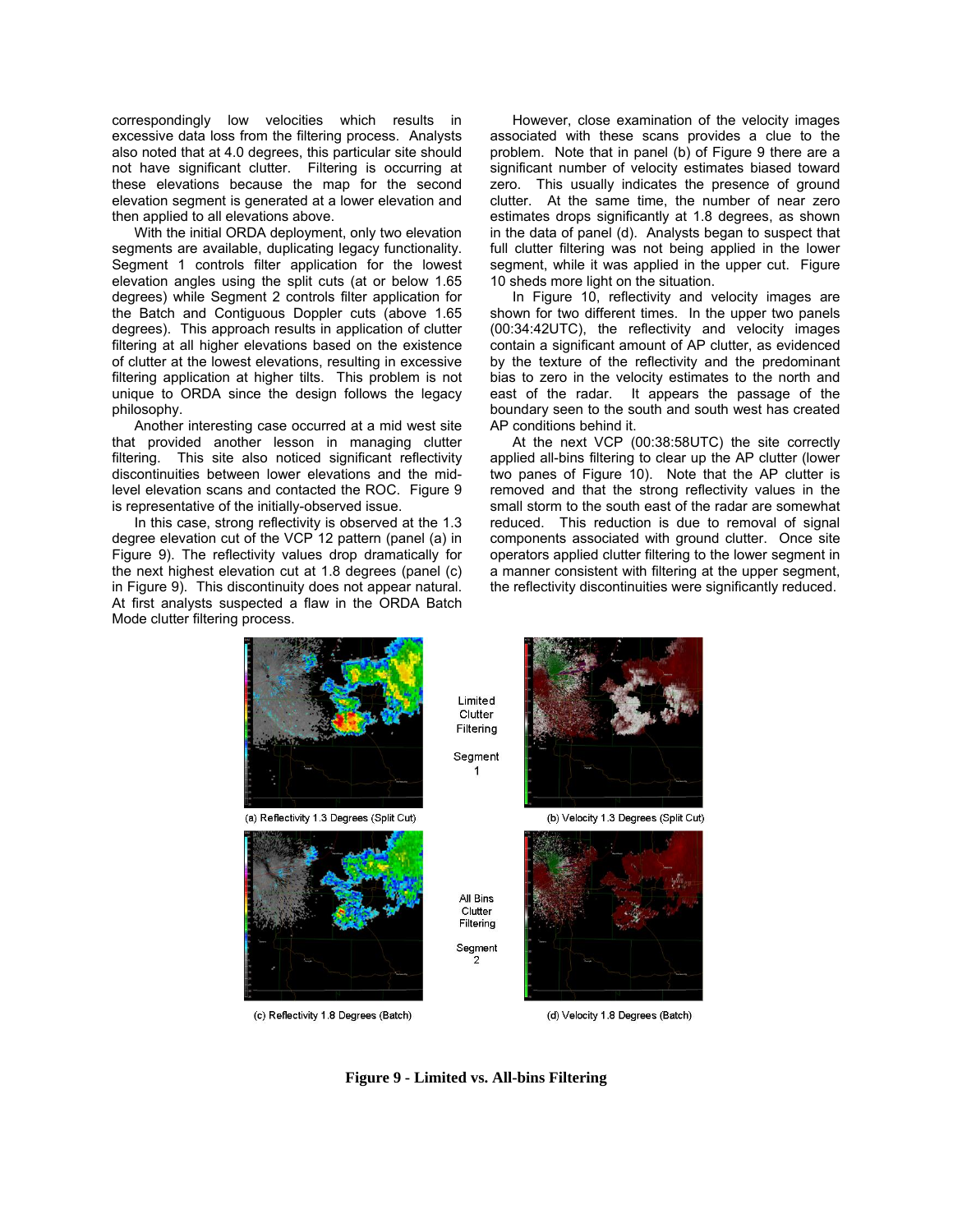

Reflectivity at 00:38:58 UTC

Velocity at 00:38:58 UTC

### **Figure 10 - Filtering Applied to AP Clutter**

Figure 11 shows the reflectivity estimates for the highest split cut elevation scan and the lowest batch cut scan both before and after the site operators commanded all-bins clutter filtering.

The upper two images in Figure 11 show the very obvious reduction in the reflectivity between these two contiguous scans - there was no filtering for the lower scan, but filtering was applied to the next highest scan. The two lower panels show how the fields compare after filtering was applied uniformly to both segments. While there is still a lowering of the reflectivity values as the elevation increases, the amount of change is much more in line with expected values.

Analysts reviewed data for several elevation scans to confirm proper results. Figure 12 is a comparison of the reflectivity for six elevation scans (0.5 through 3.1 degrees) for the same VCP with uniform clutter filtering applied to all elevations. As seen, there are still apparent discontinuities between the lower three split cuts and the next three batch cuts, but the differences are not nearly as dramatic as before and are possibly attributed to the natural weather structure. The results are remarkably consistent, considering the differences between Contiguous Surveillance and Batch Mode Surveillance signal processing.

These experiences with clutter filter management prompted ROC team members to initiate a software change to better help radar operators manage clutter filtering. The ORDA can inherently support up to five clutter map segments. ROC Engineering Branch initiated a configuration change request, to be

implemented in ORDA Software Build 9.0, in mid 2007, which will allow activation of all five segments and will also establish optimal elevation angles for clutter map generation (Chrisman and Ray, 2007). This improvement should reduce elevation-dependent reflectivity discontinuities. Site operators will be able to generate clutter maps that are more appropriately matched to the normally propagated clutter fields and will have more flexibility in setting up the clutter filter application as a function of elevation angle. Proper use of the maps, with the five segments, should eliminate most issues with reflectivity discrepancies between elevation angles.<br>In addition

In addition to the two above-mentioned improvements, the ROC team will consider further refinements to GMAP performance. This includes optimizing values for data censoring and investigating the performance of the adaptive window feature.

#### **7. INTEGRATING FILTERING WITH ADVANCED RADAR SIGNAL PROCESSING TECHNIQUES**

The WSR-88D community has been planning and developing a number of enhancements that require the ORDA capability. These new techniques can now be implemented. There are a number of clutter filteringrelated aspects to the new capabilities that are discussed here. Integrating the clutter filtering process with some of the more advanced radar base moment processing techniques will be very challenging due to the complex nature of the proposed algorithms and the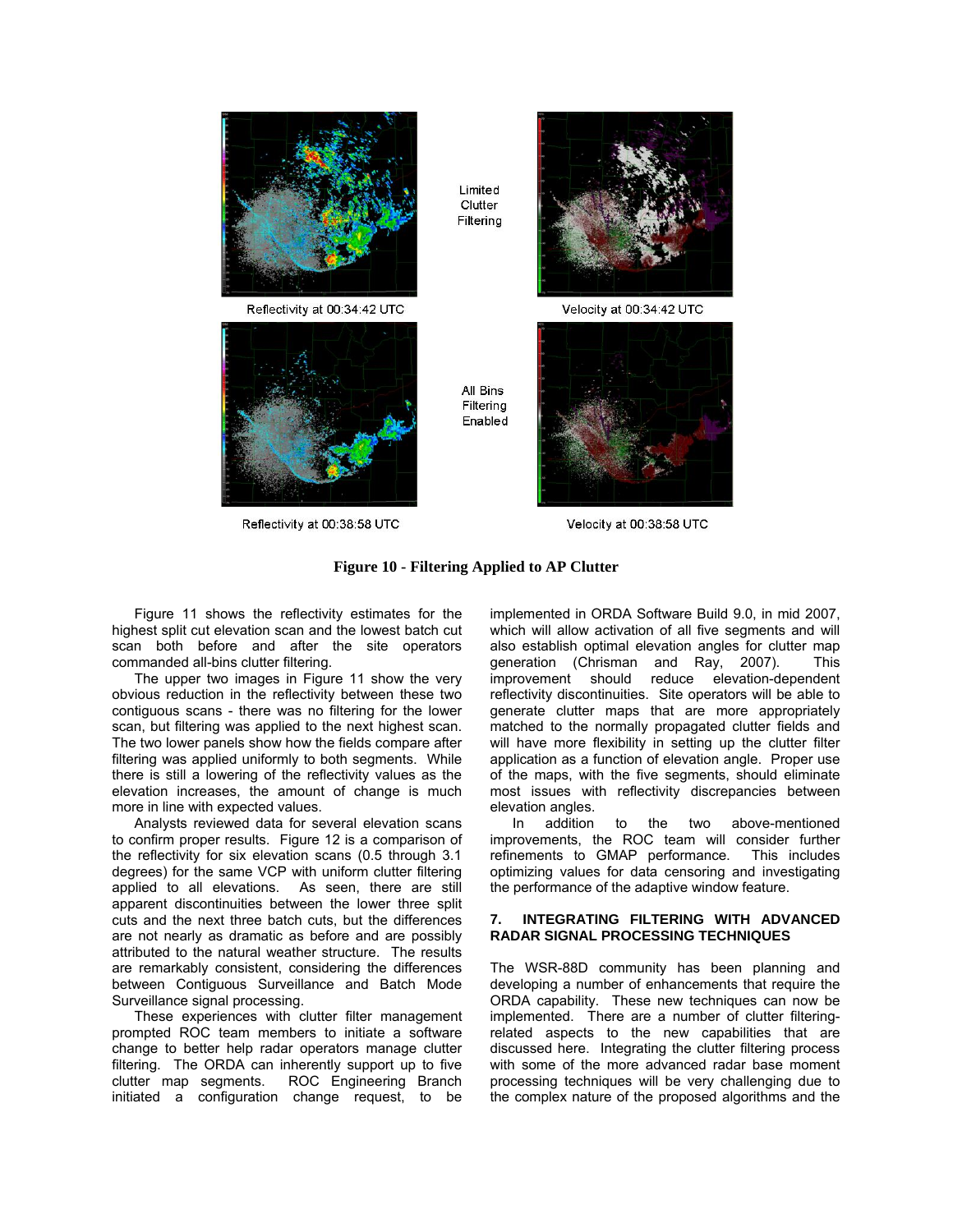

**Figure 11 - Reflectivity Before and After Filtering** 

need to efficiently integrate all the functions within the ORDA.

### SZ-2 Phase Coding

The Sachidananda-Zrnic (SZ) phase coding technique is an effective algorithm for mitigating rangevelocity ambiguities. NSSL developed a detailed algorithm design for implementing this approach using a specific method designated as SZ-2 (Saxion et. al., 2005). The ROC has recently implemented this algorithm and it will be deployed with ORDA software Build 9.0. This algorithm utilizes a combination of a non-phase coded surveillance scan with a low PRF to produce power estimates that are unambiguous in range. Data from this scan is used, in conjunction with phase encoded pulses from a subsequent Doppler range-ambiguous scan, to produce data that is range unfolded with greater effectiveness than what was possible with the original WSR-88D split cut unfolding technique. The improved unfolding process allows for a higher PRF to be used, thus providing much better velocity de-aliasing. The result is, for certain meteorological events, SZ-2 has much-improved signal recovery.

However, management of the clutter filter application will be more critical with SZ-2. SZ-2 attempts to recover the signal by examining up to four trips, producing estimates from the two strongest trips. The SZ-2 algorithm makes no attempt to recover the signal in either of the first two strong trips if clutter filtering is applied to both. This can be the case if the radar operators select all-bins clutter filtering in regions that span more than one trip. The SZ-2 algorithm is designed to attempt an over-ride of the commanded filtering, in this case, if it can determine that there was, in fact, no clutter in the selected bins. The algorithm does this by examining the power difference between the filtered and un-filtered data streams provided by GMAP. The difference in powers must exceed a specified threshold before the SZ-2 algorithm will accept the commanded filtering, and thus not attempt a recovery.

#### Super Resolution

This enhancement will be deployed in ORDA Software Build 10.0 and will provide an option for the radar to produce data with 0.5 degree azimuthal resolution for all base moments and ¼ km range resolution in range for reflectivity (Torres and Curtis, 2007). There are two aspects of the Super Resolution design that are important for proper clutter filtering.

The increase in azimuthal resolution was initially conceived as using only one half the number of data samples for signal processing if scan rates and acquisition times are to be maintained (this is called Conventional Super Resolution). The GMAP clutter filter's performance is a function of the number of samples used for the spectral processing and for some modes, cutting the sample set in half would result in reduced performance. Also, the SZ2 algorithm places a constraint on sample acquisition because it requires 64 samples, with the current implementation.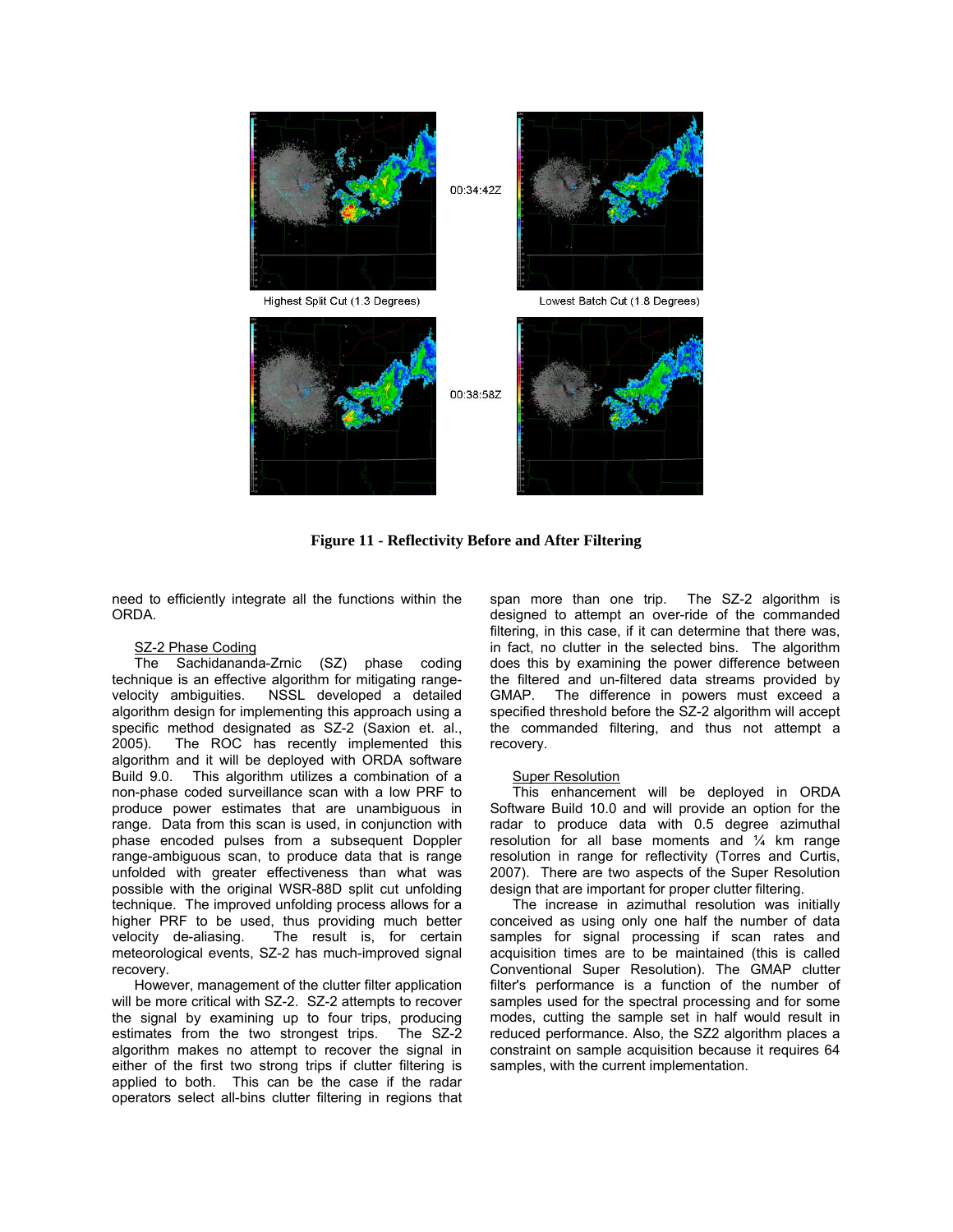

**Figure 12 - Reflectivity Continuity Over 6 Tilts** 

 The Super Resolution algorithm has been designed to ensure that a sufficient number of samples are provided for these, and other, critical functions. The design provides the appropriate number of samples by actually acquiring the data over a 1.0 degree azimuth span and then aggressively windowing the time series data before computing the spectral coefficients. With this procedure, the effective beam width of the system, which is a combination of the antenna beam width and the windowing function, can be reduced from about 1.4 to 1.0 degrees (Torres and Curtis, 2006).

The second aspect of Super Resolution and clutter filtering is related to the clutter map generation and application. Super Resolution radials will be centered on ¼ and ¾ degree marks of the fixed 720 one-half degree intervals. The non-super resolution data from the baseline ORDA are now centered on ½ degree marks of the 360 one degree intervals. The existing clutter map generation and application process follows the model of the baseline ORDA. Between Super Resolution and the baseline map model, there is a ¼ degree offset in the radial centers. Because of the distributed nature of most clutter, clutter map generation and registration with super resolution is not likely to be a significant issue. However, the analysis teams will conduct testing to ensure this aspect does not affect proper filter application and the teams will make adjustments to the mapping process, if needed.

## Staggered PRT

The ROC has recently begun the production design and implementation phase for the Staggered PRT range-velocity ambiguity mitigation enhancement. This technique employs non-uniform spacing of the transmitted pulse in order to enhance separation of first and second trip echoes. Because successive samples are not spaced at equal time intervals, signal processing techniques that rely on uniform sampling will not work.

This includes GMAP. A new clutter filtering approach is needed before Staggered PRT can be deployed.

Fortunately, NSSL has developed a new clutter filtering technique, which can be applied to Staggered PRT (Sachindananda and Zrnic, 2006). ROC team members have begun plans for implementing and evaluating this filter as part of a phased development of Staggered PRT. However, the first phase will feature a simpler filter based on a DC signal removal technique.

## Dual Polarization

The exact impacts of dual polarization are not known at this time, but it is likely some modifications to GMAP in the Dual Polarization mode will be needed. This will become necessary due to the need to carefully match the two channels of signal data. For example, the impact of GMAP's signal rebuilding process on Dual Polarization moment estimates is unknown and may need to be changed. Calibration for Dual Polarization is also a challenge and some researchers have been evaluating the use of ground clutter as a calibration aid. (Silberstein et. al., 2005, Zrnic et. al., 2006).

# **8. MANAGING CLUTTER FILTER APPLICATION**

The judicious application of clutter filtering, appropriate for the conditions, is one of the more important aspects of good radar data quality management. As seen in the examples here, inconsistent filter application, or rapidly changing propagation conditions, can adversely affect data quality. Teams at the ROC, NSSL and NCAR have been working to provide better tools for field operators to help them more effectively manage filtering operations.

## Radar Echo Classifier (REC)

The REC was the first clutter filter management tool to become available and has been a part of the WSR-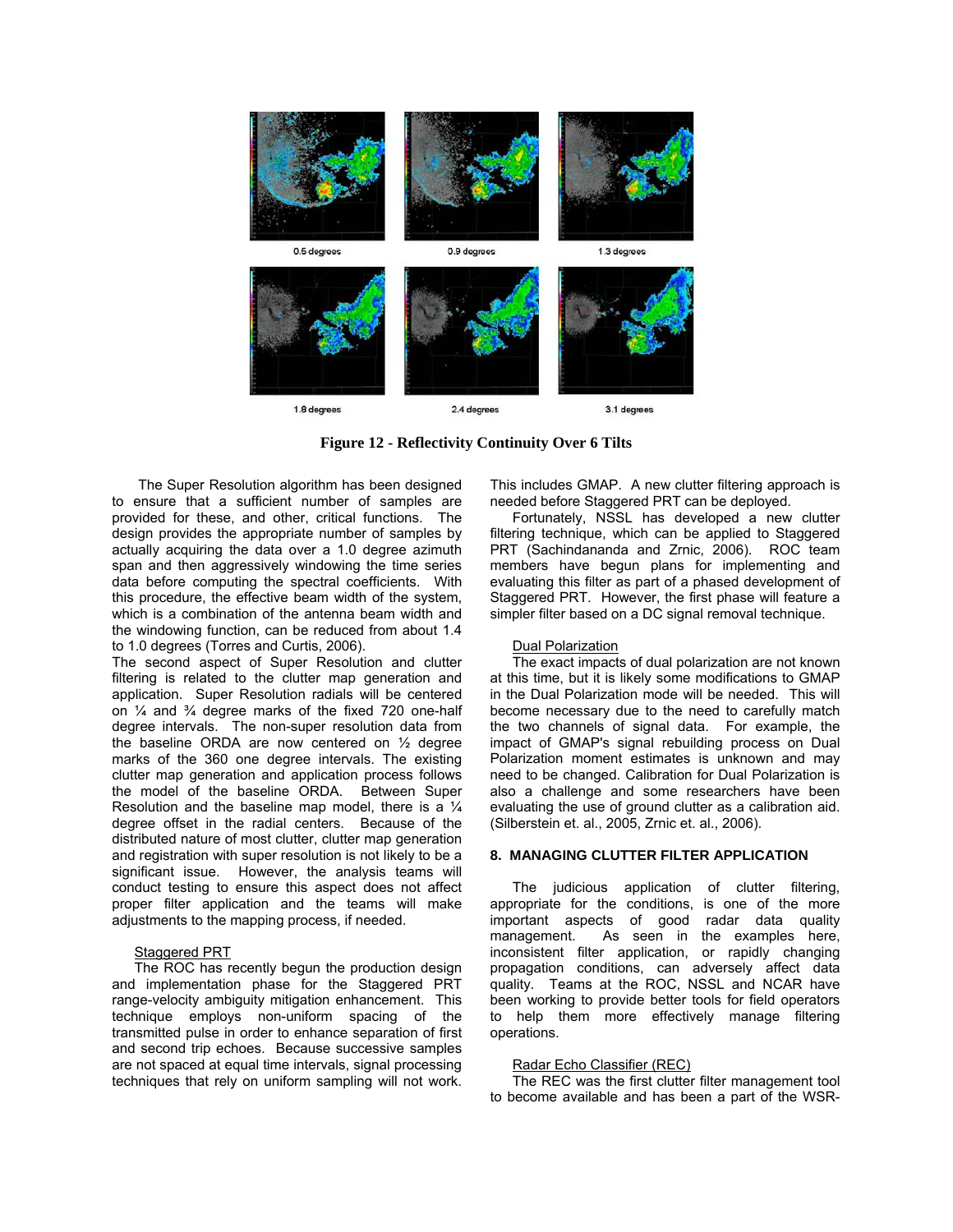88D algorithm suite for some time (Kessinger et al., 2005). It consists of a fuzzy-logic based scheme that uses the three basic radar moments as inputs. The algorithm delivers a product available to the operator that identifies probable areas of clutter for each volume scan. The operator can then choose to manually alter the clutter filter settings to address the clutter. The REC does not incorporate any automated filter management schemes, but does provide input for the precipitation algorithms.

### Clutter Mitigation Decision (CMD)

The next phase in clutter filter management will provide for the automatic application of clutter filters in the ORDA based on the CMD algorithm (Dixon et al., 2005 a, b). One problem with the use of spectral clutter filters is that, as mentioned earlier, clutter in the spectral domain looks very similar to stratiform precipitation with a narrow spectrum width and a velocity close to zero. If applied everywhere, the filter will remove non-clutter power from the weather signal in regions where these conditions occur.

In order to overcome this problem, it is necessary to deduce the likelihood of clutter, using information independent of that used by the filter. Examples of such information are: (a) the spatial texture of the reflectivity field, (b) the variability of the pulse-to-pulse power at a gate (Tatehira and Shimizu, 1978), and (c) if dual polarization data is available, the spatial variability of Differential Reflectivity  $(Z_{DR})$  and Differential Phase  $(\Phi_{DP})$ .

The NCAR CMD uses this information, along with base moments, to determine the likelihood of clutter contamination for every bin. This clutter likelihood parameter can then be used to update baseline clutter maps, automatically applying filtering to bins which become contaminated by clutter due to changing propagation conditions. The ROC has begun designing the production implementation of the NCAR CMD algorithm with deployment currently scheduled for software Build 13.0.

To support early evaluations and production design analysis, ROC Engineering implemented the NCAR algorithm in MATLAB (Warde et. al., 2007). Using time series data from normal WSR-88D scans, the MATLAB tool can produce a clutter map which can be applied in the laboratory to an RVP8 when the same time series data set is played back to produce Level 2 moment estimate data.

Figure 13 shows the results of an early analysis on the performance of the laboratory CMD tool. Note that the clutter map and the radar data image are not to the same scale. On the left side (a), upper panel, is a clutter map generated via the normal WSR-88D radar test software suite. Below that is a corresponding reflectivity image processed from time series data and using that normally generated map to apply clutter filtering. This clutter map was generated by the Radar System Test Software (RSTS) mode on the live radar and uses a special scan which ensures high resolution of clutter returns. It must be run during specific weather conditions. The data set shown was known to contain

AP clutter. As can be seen, applying a normal propagation map to AP-clutter contaminated data results in poor filtering of the AP-clutter.

The upper right panel of Figure 13, shows a map generated by CMD from the same set of data. The map is the output of a MATLAB based analysis tool developed by ROC Engineering from the algorithm description provided by NCAR. The CMD map is generated from the time series data using an operational VCP. The reflectivity estimate field shown below the map was produced using the same time series data set, but with the CMD map determining filter application. As can be seen, the CMD-controlled filter application eliminates the AP-clutter and cleans up the display.

ROC engineers continue to develop tools for the CMD project and will address specific implementation design details in the coming year. Some aspects of the production design will include decisions about the need for real-time bin-by-bin determination of clutter filter control. It may be that the most efficient implementation will be to use CMD to update the system clutter maps each VCP, rather than on the fly for every data bin. The design team will conduct the necessary trade-off analysis and will validate the selected approach using the laboratory playback and analysis tools on radar time series data.

NCAR scientists are also improving the CMD design, adding new inputs and streamlining the required processing which will ease implementation into the ORDA signal processing functions.

## **9. CONCLUSION**

With the completed deployment of the ORDA in October 2006, many new options for radar performance enhancement are now possible. An important aspect of these new capabilities is the optimization of clutter filtering. Early experience with the ORDA has led to some near-term improvements such as adjustment of the GMAP clutter spectrum width parameter and the addition of multiple map segments.

ROC team members, from both the scientific and engineering disciplines, plan to continue efforts to monitor clutter filter performance and will work to identify and implement additional improvements. The teams will continue to optimize the integration of clutter filtering into new science enhancements as they are approved for the WSR-88D network. The addition of CMD to the system will provide a significantly enhanced capability to manage the filtering process.

## **10. ACKNOWLEGEMENTS**

The authors would like to acknowledge the support provided by their organizations, the Radar Operations Center, the National Severe Storms Laboratory, and the National Center for Atmospheric Research.

Finally, the authors would like to thank all the WSR-88D field radar operators for their feedback during the ORDA deployment. Examples of system performance such as those presented here were extremely helpful in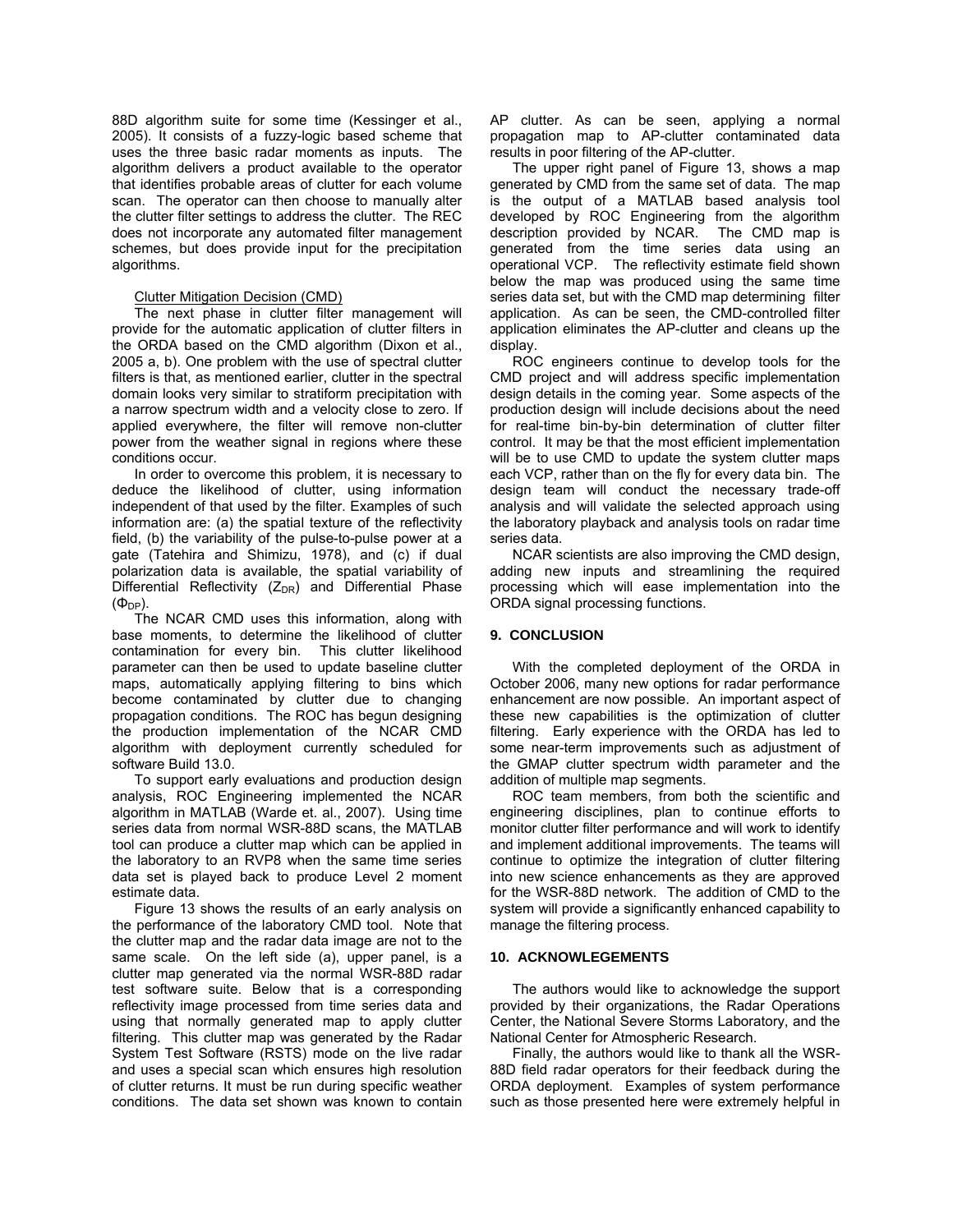our efforts to optimize clutter filter performance and application guidance.



**Figure 13 – Normal and CMD Bypass Maps** 

### **11. REFERENCES**

- Chrisman, J. N., and C. A. Ray, 2005, A First Look at the Operational (Data Quality) Improvements Provided by the Open Radar Data Acquisition (ORDA) System, 32nd Conference on Radar Meteorology.
- Chrisman, J. N., and C. A. Ray, 2007, A Method to Reduce the Clutter Filter Induced Data Bias by Improving the Vertical Application of WSR-88D Bypass Maps, 23<sup>rd</sup> International Conference on Interactive Information Processing Systems for Meteorology, Oceanography, and Hydrology.
- Dixon, M., C. Kessinger, and J. C. Hubbert, 2005a, Echo Classification Within the Spectral Domain to Discriminate Ground Clutter from Meteorological Targets, 2005b, 22nd International Conference on Interactive Information Processing Systems for Meteorology, Oceanography, and Hydrology.
- Dixon, M., C. Kessinger, and J. C. Hubbert, 2005b, Echo Classification and Spectral Processing for the Discrimination of Clutter from Weather, 32<sup>nd</sup> Conference on Radar Meteorology.
- Free, A. D., and N. K. Patel, 2005, Clutter Censoring Theory and Application for the WSR-88D,  $32<sup>nd</sup>$ Conference on Radar Meteorology.
- Ice, R. L., R. D. Rhoton, D. S. Saxion, N. K. Patel, D. Sirmans, D. A. Warde, D. L. Rachel, and R. Fehlen, 2004, Radar Operations Center Evaluation of the WSR-88D Open Radar Data Acquisition ORDA) System Signal Processing, 20<sup>th</sup> International Conference on Interactive Information Processing Systems for Meteorology, Oceanography, and Hydrology.
- Ice, R. L., G. T. McGehee, R. D. Rhoton, D. S. Saxion, D. A. Warde, R. G. Guenther, D. Sirmans, and D. Rachel, 2005, Radar Operations Center (ROC) Evaluation of New Signal Processing Techniques for the WSR-88D, 21<sup>st</sup> International Conference on Interactive Information Processing Systems for Meteorology, Oceanography, and Hydrology.
- Kessinger, C., S. Ellis, J. Van Andel, J. Yee and J. Hubbert, (2005), The AP Ground Clutter Mitigation Scheme for the WSR-88D,  $21<sup>st</sup>$  International Conference on Interactive Information Processing Systems for Meteorology, Oceanography, and Hydrology.
- Passarelli, R., and A. Siggia, 2004, Gaussian Model Adaptive Processing for Improved Ground Clutter Cancellation and Moment Estimation, Third European Conference on Radar Meteorology and Hydrology.
- Sachidananda, M. and D. S. Zrnic, 2006, Ground Clutter Filtering Dual-Polarized, Staggered PRT Sequences, Journal of Atmospheric and Oceanic Technology, Volume 23.
- Saxion, D. S., R. D. Rhoton, G. T. McGehee, R. L. Ice, D. A. Warde and D. Sirmans, 2005, Radar Operations Center (ROC) Production Software Status for RV Ambiguity Mitigation, 21<sup>st</sup> International Conference on Interactive Information Processing Systems for Meteorology, Oceanography, and Hydrology.
- Silberstein, D. S., D. B. Wolf, D. A. Marks and J. L. Pippitt, 2005, Using Ground Clutter to Adjust Relative Radar Calibration at Kwajalein, RMI, 32<sup>nd</sup> Conference on Radar Meteorology.
- Sirmans, D., Clutter Filtering in the WSR-88D, 1992, Internal Report, WSR-88D Operational Support Facility (available from the WSR-88D Radar Operations Center, Norman OK)
- Tatehira, R., and T. Shimizu, 1978: Intensity measurement of pre-cipitation echo superposed on ground clutter--A new automatic technique for ground clutter rejection. Preprints, 18th Conf. on Radar Meteorology, Atlanta, GA, Amer. Meteor. Soc., 364 -369.